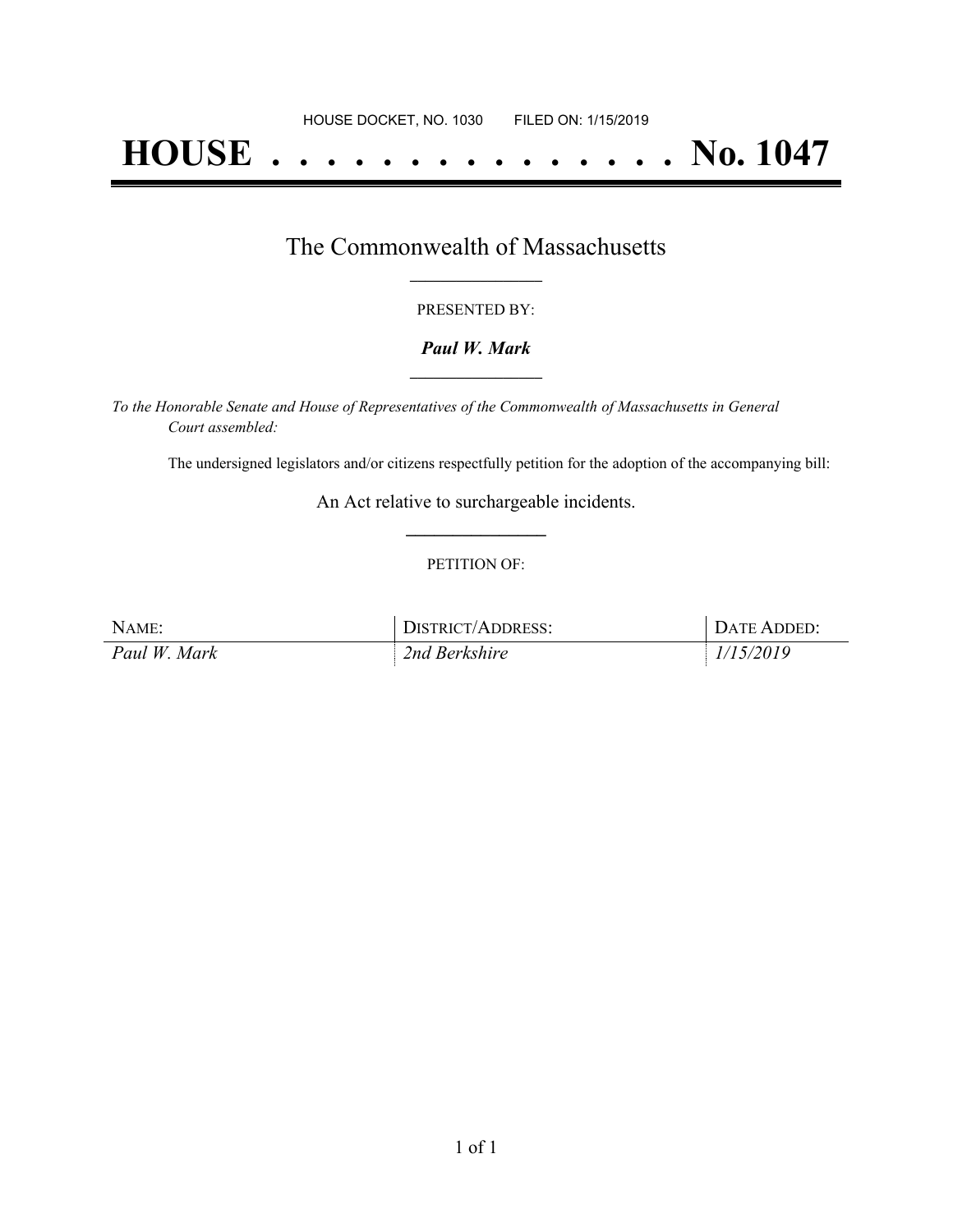By Mr. Mark of Peru, a petition (accompanied by bill, House, No. 1047) of Paul W. Mark relative to motor vehicle insurance surchargeable incidents. Financial Services.

## The Commonwealth of Massachusetts

**In the One Hundred and Ninety-First General Court (2019-2020) \_\_\_\_\_\_\_\_\_\_\_\_\_\_\_**

**\_\_\_\_\_\_\_\_\_\_\_\_\_\_\_**

An Act relative to surchargeable incidents.

Be it enacted by the Senate and House of Representatives in General Court assembled, and by the authority *of the same, as follows:*

| 1              | SECTION 1: Chapter 175, in section 113B is hereby amended by adding, in paragraph 10      |
|----------------|-------------------------------------------------------------------------------------------|
| 2              | after the words "suspend the license or right to operate a motor vehicle for 60 days" the |
| 3              | following new language:                                                                   |
| $\overline{4}$ | Provided, that the following surchargeable events shall not be counted towards the        |
| 5              | registrar's ability to suspend the license or right to operate a motor vehicle;           |
| 6              | "Horn, operating without" as defined by M.G.L. chapter 90 section 7.                      |
| 7              | "Inspection sticker, failure to display" as defined by M.G.L. chapter 90 section 20 and   |
| 8              | 730 CMR 7.08(26)                                                                          |
| 9              | "Inspection sticker, operating without" as defined by M.G.L. chapter 90, section 7A and   |
| 10             | M.G.L. chapter 90 section 20 and 730 CMR 7.08(26)                                         |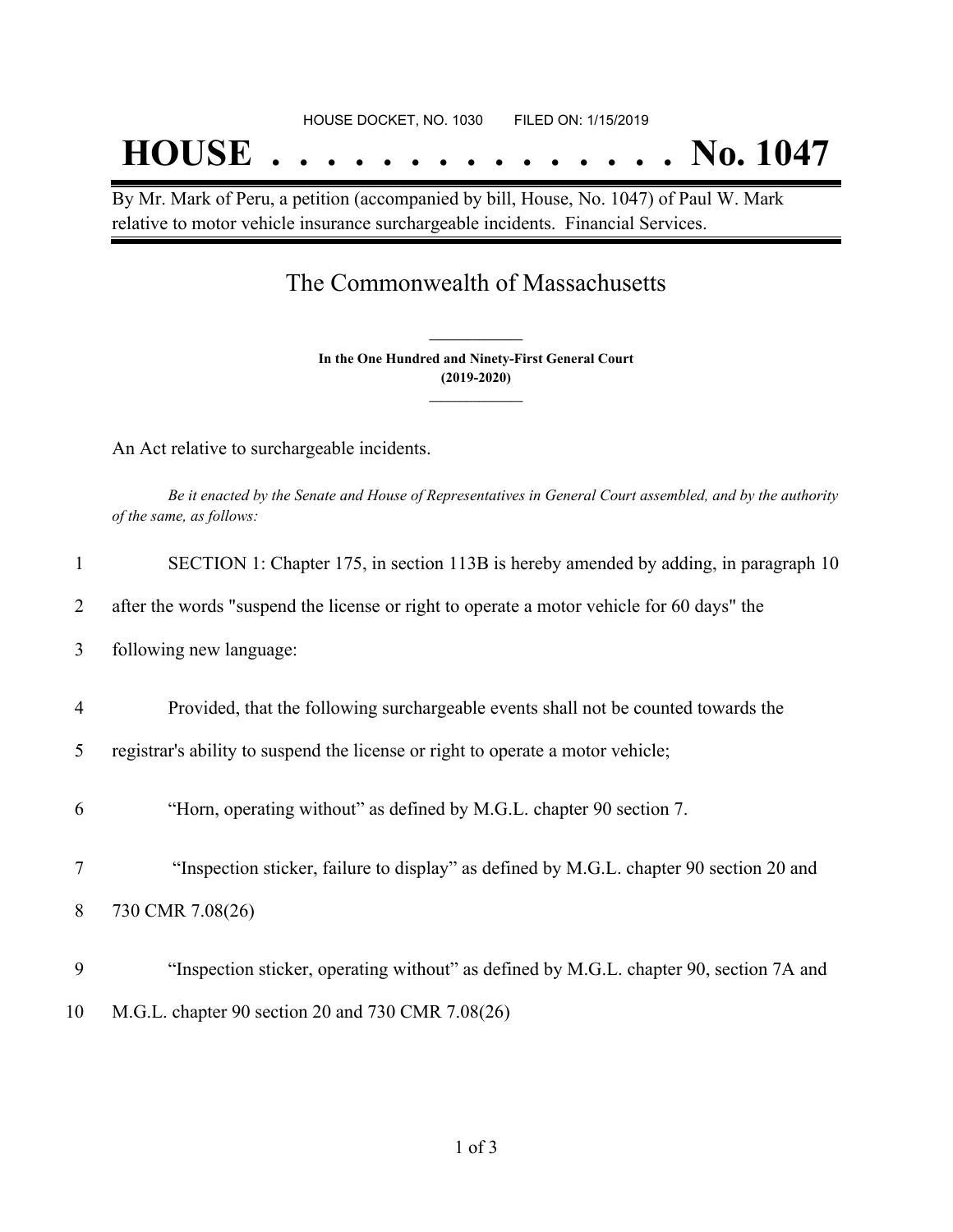"Lights, operating motor vehicle with improper lights" as defined by M.G.L. chapter 90 sections 7 and 16

| 13 | "Operating without proper mirrors and reflectors" as defined M.G.L. chapter 90 section 7           |
|----|----------------------------------------------------------------------------------------------------|
| 14 | "Rear lights, must have" as defined by M.G.L. chapter 85 section 15                                |
| 15 | "Rear lights, operating without" as defined by M.G.L. chapter 90 section 7                         |
| 16 | "Tread depth, tires" as defined by M.G.L. chapter 90 section 7Q and 540 CMR 4.04                   |
| 17 | SECTION 2: Chapter 175, in section 113B is hereby further amended by adding, in                    |
| 18 | paragraph 14 after the words "require the driver to participate in and complete a driver education |
| 19 | program satisfactory to the registrar" the following new language:                                 |
| 20 | Provided, that the following surchargeable incidents shall not be counted towards the              |
| 21 | requirement to take part in a driver education program;                                            |
| 22 | "Horn, operating without" as defined by M.G.L. chapter 90 section 7.                               |
| 23 | "Inspection sticker, failure to display" as defined by M.G.L. chapter 90 section 20 and            |
| 24 | 730 CMR 7.08(26)                                                                                   |
| 25 | "Inspection sticker, operating without" as defined by M.G.L. chapter 90, section 7A and            |
| 26 | M.G.L. chapter 90 section 20 and 730 CMR 7.08(26)                                                  |
| 27 | "Lights, operating motor vehicle with improper lights" as defined by M.G.L. chapter 90             |
| 28 | sections 7 and 16                                                                                  |
| 29 | "Operating without proper mirrors and reflectors" as defined M.G.L. chapter 90 section 7           |

of 3